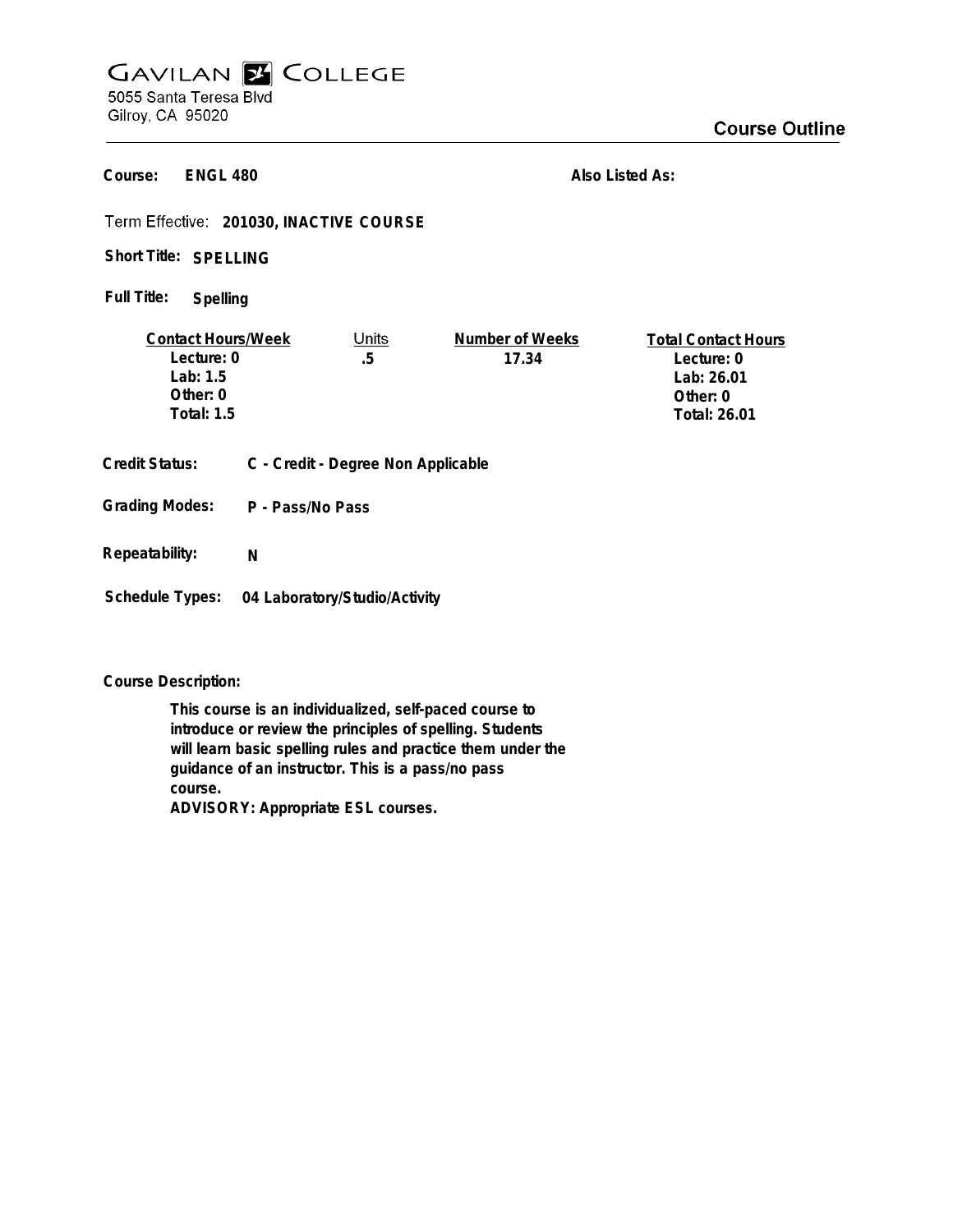**ARTICULATION and CERTIFICATE INFORMATION Associate Degree: CSU GE: IGETC: CSU TRANSFER: Not Transferable UC TRANSFER: Not Transferable**

## **PREREQUISITES:**

**COREQUISITES:**

**STUDENT LEARNING OUTCOMES: 1. To recognize areas of difficulty with spelling. 2. To improve ability to spell a variety of words by applying basic spelling rules. 999999**

## **TOPICS AND SCOPE:**

**Curriculum Approval Date: 09/28/2009 Unit 1 Students will take a comprehensive spelling pretest and discuss the results of the test with a tutor. The student and tutor will develop an individual study plan to cover the student's areas of weakness in spelling.** Student will study the basic spelling rules for **"ei" and "ie" words. Students will practice the spelling words by applying the rules in exercises and a proofreading sample. After studying the rule, students will take an exam to demonstrate mastery. The exam will be scored by a tutor and results will be discussed with the student. If the student scores lower than 80% on the exam, the student will study the material again and retake the exam. Unit 3 Student will study exceptions to the rule for "ei" and "ie" words. Students will practice the spelling words in exercises and a proofreading sample. Then students will take an exam to demonstrate mastery. The exam will be scored by a tutor and results discussed with the student. If the student scores lower than 80% on the exam, the student will study the material again and retake the exam. Unit 4 Student will study the basic spelling rules for adding vowel suffixes ("ed" and "ing"). Students will learn when to double the consonant when adding suffixes. Students will practice the spelling words by applying the rule in exercises and a proofreading sample. After studying the rule, students will take an exam to demonstrate mastery. The exam will be scored by a tutor and results will be discussed with the student. If the student scores lower than 80% on the exam, the student will study the material again and retake the exam.**

Student will continue studying the basic spelling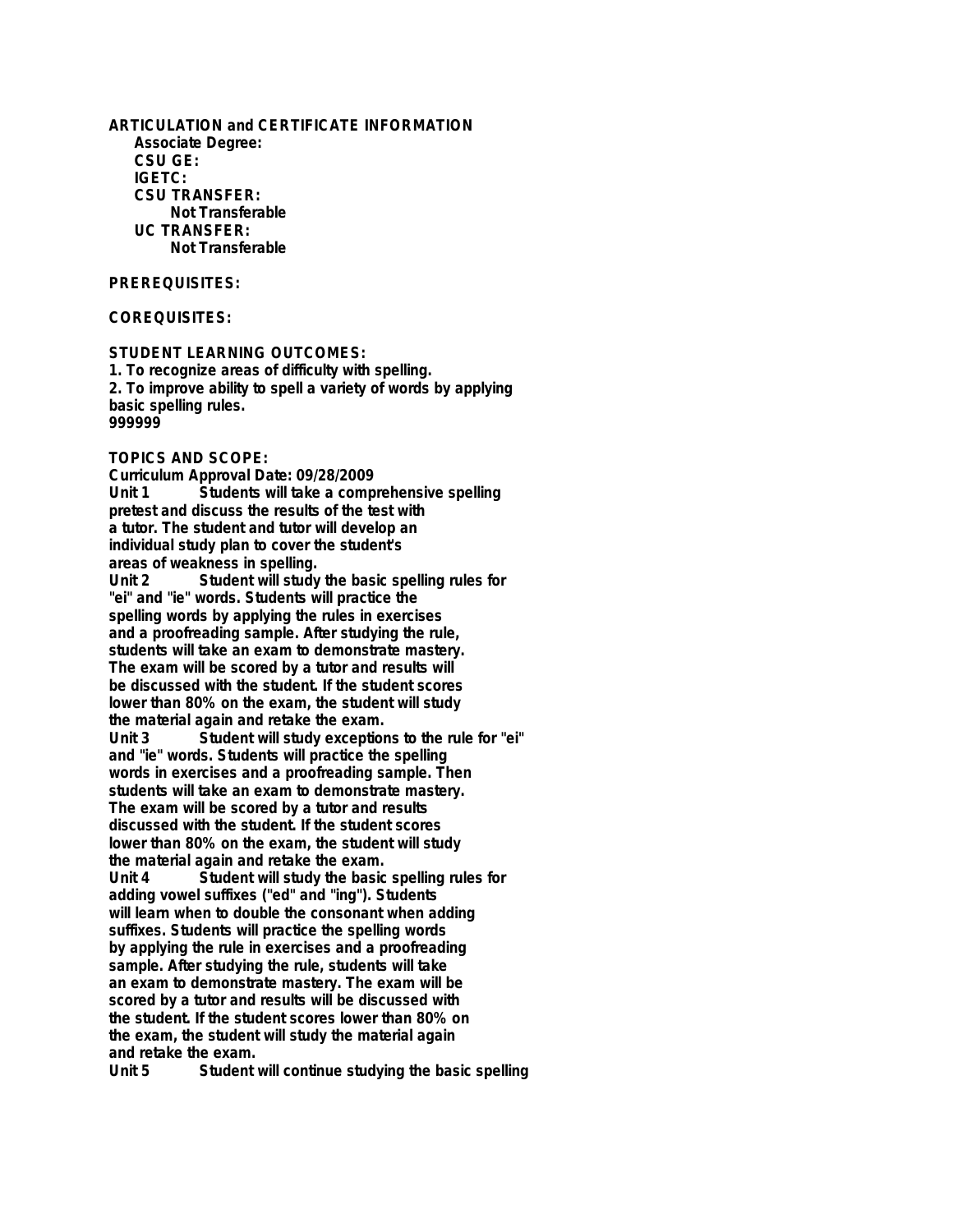**rules for adding vowel suffixes. Students will practice the spelling words by applying the rules in exercises and a proofreading sample. After studying the rule, students will taken an exam to demonstrate mastery. The exam will be scored by a tutor and results will be discussed with the student. If the student scores lower than 80% on the exam, the student will study the material again and retake the exam.**

**Unit 6 Students will study the basic spelling rules for adding prefixes, compounds, consonant suffixes, and final -- y words. Students will practice the spelling words by applying the rules in exercises and a proofreading sample. After stydying the rule, students will take an exam to demonstrate mastery. The exam will be scored by a tutor and results will be discussed with the student. If the student scores lower than 80% on the exam, the student will study the material again and retake the exam. Unit 7 Students will review the previous five units to ensure mastery. Students will discuss areas of weakness with a tutor and develop study strategies to memorize and apply the rules or exceptions. Students will complete practice exercises and take an exam covering the previous five units to**

**demonstrate retention of the rules.** Students will study exceptions to the rules for **adding suffixes and prefixes. Students will practice the spelling words by applying the rules in exercises and a proofreading sample. After studying the rule, students will take an exam to demonstrate mastery. The exam will be scored by a tutor and results will be discused with the student. If the student scores lower than 80% on the exam, the student will study material again and retake the exam.**

**Unit 9 Students will study basic spelling rules for plural words. Students will practice the spelling words by applying the rules in exercises and a proofreading sample. After studying the rule, students will take an exam to demonstrate mastery. The exam will be scored by a tutor and results will be discussed with the student. If the student scores lower than 80% on the exam, the student will study the material again and retake the exam.**

**Unit 10 Students will study frequently confused words, including some homonyms and articles. Students will practice the spelling words by applying the rules in exercises and a proofreading sample. After studying the rule, students will taken an exam to demonstrate mastery. The exam will be scored by a tutor and results will be discussed with the student. If the student scores lower than 80% on the exam, the student will study the material again and retake the exam.**

Students will study additional frequently confused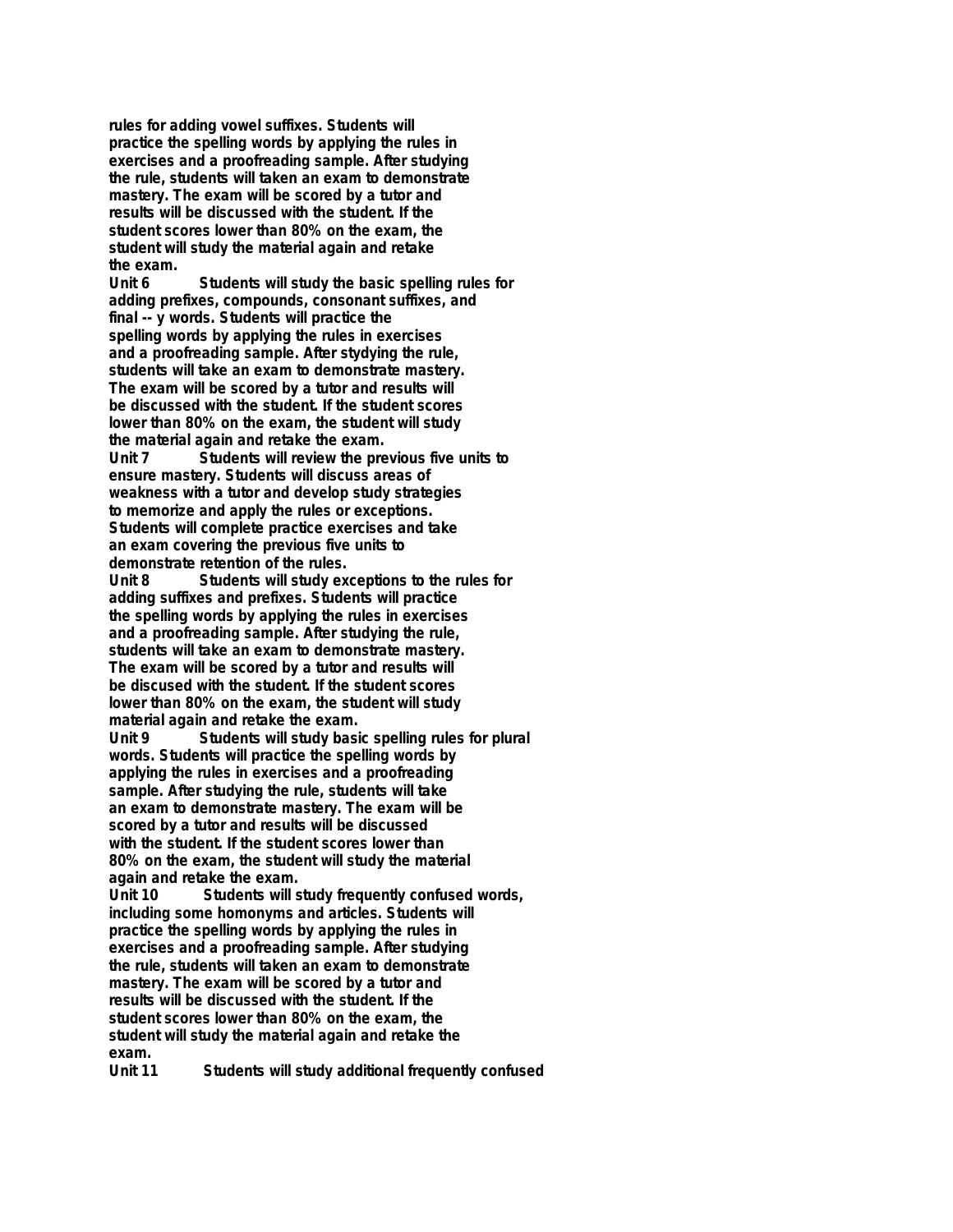**words. Students will practice the spelling words by applying the rules in exercises and a proofreading sample. After studying the rule, students will take an exam to demonstrate mastery. Exams will be scored and discussed with the student as if previous units. The 80% score applies as in previous units. Unit 12 Students will study additional frequently confused words. Students will practice the spelling words by applying the rules in exercises and a proofreading sample. After studying the rule, students will take an exam to demonstrate mastery. Exam will be scored following same process as indicated in previous units.**

**Unit 13 Students will review the previous five units to ensure mastery. Students will discuss areas of weakness with a tutor and develop study strategies to memorize and apply the rules or exceptions. Students will complete practice exercises and take an exam covring the previous five units to demonstrate retention of the rules. Unit 14 Students will study rules for apostrophes used for contractions and to show possession. Students will practice the spelling words by applying the rules in exercises and a proofreading sample. After studying the rule, students will take an exam to demonstrate mastery. Exam will be scored following same procedure as indicated in previous units.** Students will study rules for capitalization. **Students will practice the spelling words by applying the rules in exercises and a proofreading sample. After studying the rule, students will take an exam to demonstrate mastery. Exam will be scored following same procedure as indicated in previous units.**

Students will study strategies for using correct **pronunciation to aid in spelling words correctly. Students will practice the spelling words by applying the rules in exercises and a proofreading sample. After studying the rule, students will take an exam to demonstrate mastery. The exam will be scored following same procedure as indicated in previous units.**

Students will study strategies for spelling **troublesome words. Students will practice the spelling words by applying the rules in exercises and a proofreading sample. After studying the rule, students will take an exam to demonstrate mastery. The exam will scored following same procedure as indicated in prevuous units.**

Students will review the previous four units to **ensure mastery. Students will discuss areas of weakness with a tutor and develop study strategies to memorize and apply the rules or exceptions. Students will complete practice exercises and take an exam covering the previous five units to**